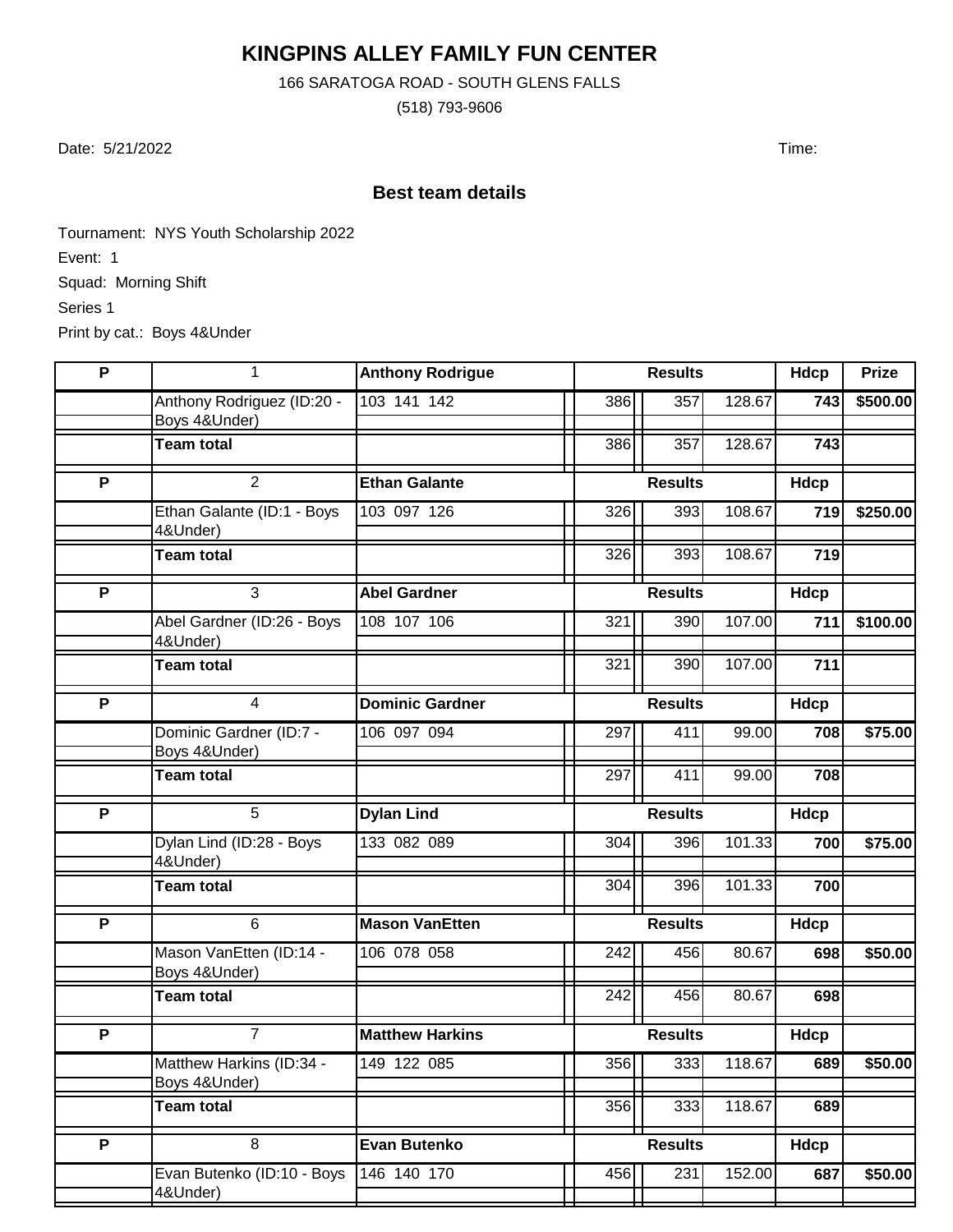|                | <b>Team total</b>                                     |                         | 456            | 231            | 152.00      | 687  |         |
|----------------|-------------------------------------------------------|-------------------------|----------------|----------------|-------------|------|---------|
| $\overline{P}$ | 9                                                     | <b>Jeffrey Harkins</b>  | <b>Results</b> |                |             | Hdcp |         |
|                | Jeffrey Harkins (ID:33 - Boys 104 182 148<br>4&Under) |                         | 434            | 246            | 144.67      | 680  | \$50.00 |
|                | <b>Team total</b>                                     |                         | 434            | 246            | 144.67      | 680  |         |
| P              | 10                                                    | <b>Nolan Randisi</b>    | <b>Results</b> |                |             | Hdcp |         |
|                | Nolan Randisi (ID:29 - Boys<br>4&Under)               | 131 123 149             | 403            | 270            | 134.33      | 673  | \$50.00 |
|                | <b>Team total</b>                                     |                         | 403            | 270            | 134.33      | 673  |         |
| $\overline{P}$ | $\overline{11}$                                       | <b>Robert Leaver</b>    | <b>Results</b> |                | Hdcp        |      |         |
|                | Robert Leaver (ID:30 - Boys<br>4&Under)               | 046 036 087             | 169            | 498            | 56.33       | 667  | \$50.00 |
|                | <b>Team total</b>                                     |                         | 169            | 498            | 56.33       | 667  |         |
| P              | 12                                                    | <b>Ryder Pollock</b>    |                | <b>Results</b> |             | Hdcp |         |
|                | Ryder Pollock (ID:21 - Boys<br>4&Under)               | 052 122 107             | 281            | 378            | 93.67       | 659  |         |
|                | Team total                                            |                         | 281            | 378            | 93.67       | 659  |         |
| P              | 13                                                    | <b>David McElwain</b>   | <b>Results</b> |                | <b>Hdcp</b> |      |         |
|                | David McElwain (ID:17 -                               | 111 112 138             | 361            | 297            | 120.33      | 658  |         |
|                | Boys 4&Under)<br>Team total                           |                         | 361            | 297            | 120.33      | 658  |         |
| P              | 14                                                    | Logan O'Hara            | <b>Results</b> |                | Hdcp        |      |         |
|                | Logan O'Hara (ID:11 - Boys                            | 098 091 119             | 308            | 336            | 102.67      | 644  |         |
|                | 4&Under)                                              |                         |                |                |             |      |         |
|                | <b>Team total</b>                                     |                         | 308            | 336            | 102.67      | 644  |         |
| $\mathsf{P}$   | 15                                                    | <b>Hunter Smith</b>     | <b>Results</b> |                | Hdcp        |      |         |
|                | Hunter Smith (ID:16 - Boys<br>4&Under)                | 063 082 099             | 244            | 399            | 81.33       | 643  |         |
|                | <b>Team total</b>                                     |                         | 244            | 399            | 81.33       | 643  |         |
| $\overline{P}$ | $\overline{16}$                                       | <b>Robert Swint</b>     |                | <b>Results</b> |             | Hdcp |         |
|                | Robert Swint (ID:25 - Boys<br>4&Under)                | 061 074 097             | 232            | 399            | 77.33       | 631  |         |
|                | <b>Team total</b>                                     |                         | 232            | 399            | 77.33       | 631  |         |
| $\overline{P}$ | $\overline{17}$                                       | <b>Richard Steese I</b> | <b>Results</b> |                | Hdcp        |      |         |
|                | Richard Steese IV (ID:24 -<br>Boys 4&Under)           | 089 108 106             | 303            | 327            | 101.00      | 630  |         |
|                | <b>Team total</b>                                     |                         | 303            | 327            | 101.00      | 630  |         |
| P              | 18                                                    | <b>Preston Laughton</b> | <b>Results</b> |                |             | Hdcp |         |
|                | Preston Laughton (ID:2 -<br>Boys 4&Under)             | 113 095 087             | 295            | 333            | 98.33       | 628  |         |
|                | <b>Team total</b>                                     |                         | 295            | 333            | 98.33       | 628  |         |
| P              | 19                                                    | <b>Nathaniel Bower</b>  | <b>Results</b> |                | Hdcp        |      |         |